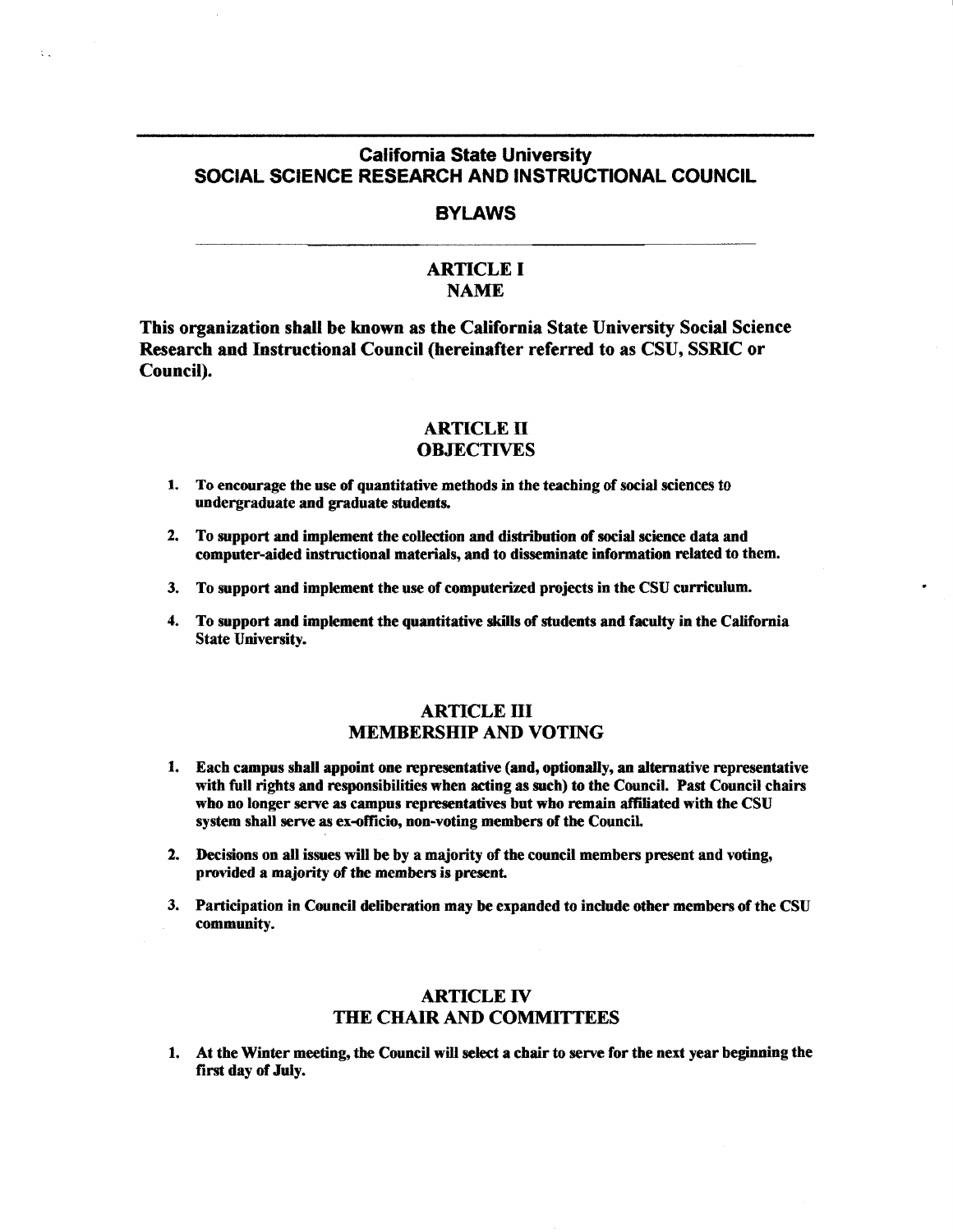- 2. If the chair should become vacant, the chair-elect will become acting chair. If the chair-elect has not yet been chosen or is unavailable, the most recent past chair available will become acting chair. Ifthe vacancy is temporary, the acting chair will serve until the chair returns. Ifthe vacancy is permanent, the acting chair will serve until the next business meeting, at which time a new chair will be elected for the remainder of the term of office.
- 3. There shall be a CSU, SSRIC Field Committee for the Field Poll, which will function in the following way:
	- a. The Committee will consist of three members- a Chair, a Northern California member, and a Southern California member. Terms of office will be two years. The first representative from Southern California will serve a one-year term.
	- b. Any CSU, SSRIC member is eligible for this Committee. CSU, SSRIC will select all committee members.
	- c. The chair is responsible for announcing to CSU faculty the possibility of including questions on the Field Poll and for reviewing question proposals that are received by CSU faculty.
	- d. Each proposal shall be anonymously reviewed by at least three reviewers to be selected by the members of the Fidd Committee.
	- e. No proposal shall be reviewed by a faculty member for a campus from which the proposal is received.
	- f. CSU, SSRIC will determine the structure and format of question proposals. Instructions concerning structure and format shall be included in the requests for proposals.
	- g. The Committee shall represent the CSU system at meetings of The Field Institute.
	- h. At each meeting, the chair will report to the Council on the progress and status of Committee activities.
	- i. The chair is responsible for announcing to the CSUC faculty the procedures for applying for the Fidd Student Intern and the Field Faculty Fellow. The chair shall report the committee's recommendation to the SSRIC for approval.

### **ARTICLE V** MEETINGS

There shall be at least three meetings of the council in each academic year.

## ARTICLE VI SUMMER TRAINING PROGRAMS, ANN ARBOR

- 1. Any council member may nominate participants.
- 2. Both faculty and students will be considered eligible applicants.